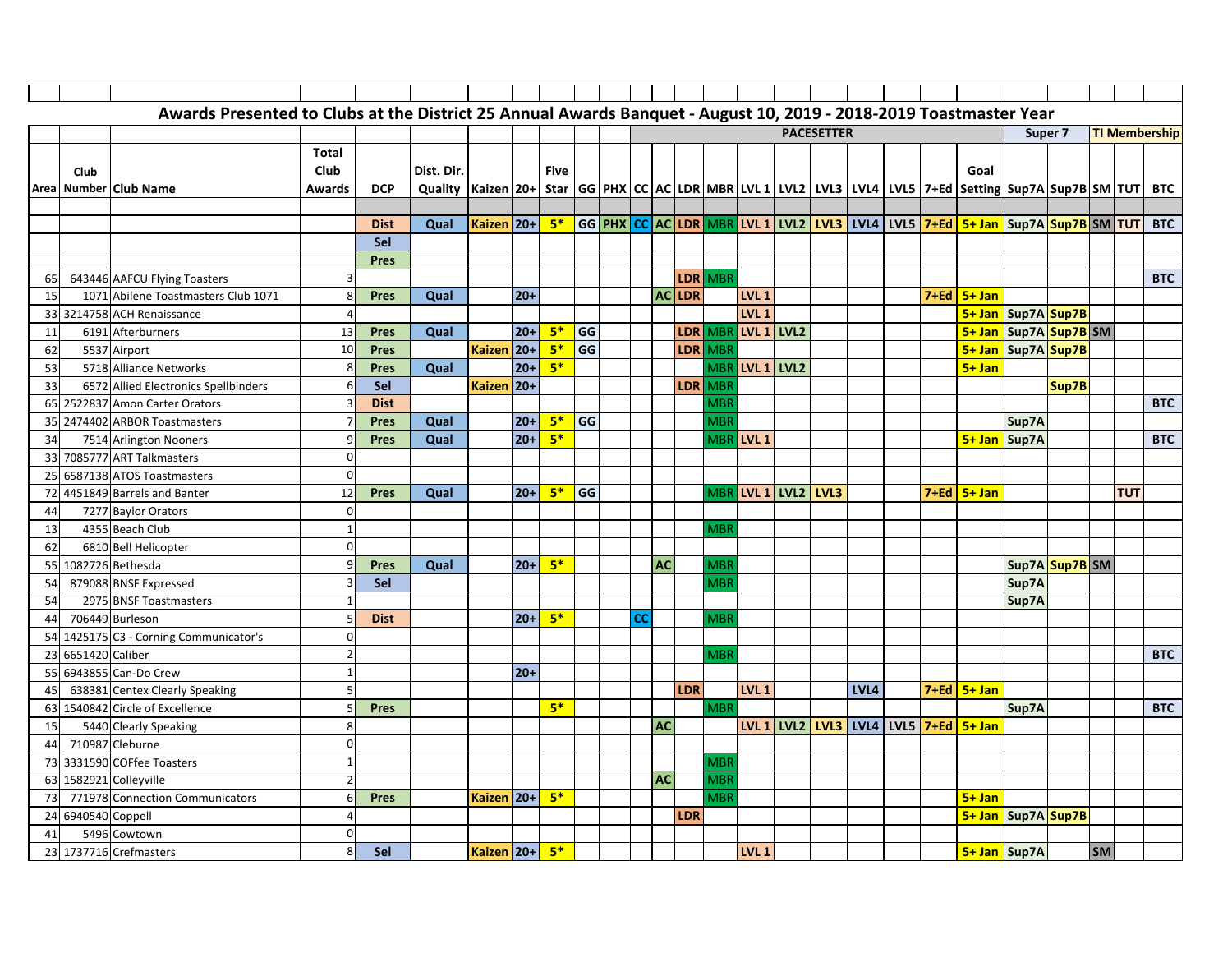| Awards Presented to Clubs at the District 25 Annual Awards Banquet - August 10, 2019 - 2018-2019 Toastmaster Year<br><b>PACESETTER</b><br>Super <sub>7</sub> |                    |                                          |                         |             |                                                                                                                |              |        |              |           |  |      |           |            |            |                            |  |  |                               |                        |       |           |            |                      |
|--------------------------------------------------------------------------------------------------------------------------------------------------------------|--------------------|------------------------------------------|-------------------------|-------------|----------------------------------------------------------------------------------------------------------------|--------------|--------|--------------|-----------|--|------|-----------|------------|------------|----------------------------|--|--|-------------------------------|------------------------|-------|-----------|------------|----------------------|
|                                                                                                                                                              |                    |                                          |                         |             |                                                                                                                |              |        |              |           |  |      |           |            |            |                            |  |  |                               |                        |       |           |            | <b>TI Membership</b> |
|                                                                                                                                                              | Club               |                                          | Total<br><b>Club</b>    |             | Dist. Dir.                                                                                                     |              |        | <b>Five</b>  |           |  |      |           |            |            |                            |  |  | Goal                          |                        |       |           |            |                      |
|                                                                                                                                                              |                    | Areal Number Club Name                   | Awards<br>$\Omega$      | <b>DCP</b>  | Quality  Kaizen 20+  Star  GG PHX CC AC LDR MBR LVL 1 LVL2 LVL3 LVL4 LVL5 7+Ed Setting Sup7A Sup7B SM TUT  BTC |              |        |              |           |  |      |           |            |            |                            |  |  |                               |                        |       |           |            |                      |
|                                                                                                                                                              |                    | 23 6769377 Dallas GAC                    |                         |             |                                                                                                                |              |        |              |           |  |      |           |            |            |                            |  |  |                               |                        |       |           |            |                      |
| 52                                                                                                                                                           |                    | 3055 Denton                              | 10                      | Pres        |                                                                                                                |              |        | $5*$         |           |  |      |           |            |            | $MBR$ LVL 1 LVL2 LVL3 LVL4 |  |  | 7+Ed   5+ Jan   Sup7A         |                        |       |           |            |                      |
|                                                                                                                                                              |                    | 44 3748764 DG Toastmasters               | $\overline{2}$          |             |                                                                                                                |              |        | $5*$         |           |  |      |           |            | MBR        |                            |  |  |                               |                        |       |           |            |                      |
| 43                                                                                                                                                           |                    | 6402 Do-Gooder Hill                      | $\mathbf{1}$            |             |                                                                                                                |              | $20+$  |              |           |  |      |           |            |            |                            |  |  |                               |                        |       |           |            |                      |
|                                                                                                                                                              | 15 3904978 Dyess   |                                          | g                       | <b>Pres</b> | Qual                                                                                                           |              | $20+$  | $5*$<br>$5*$ | <b>GG</b> |  | cc l |           | LDR MBF    |            |                            |  |  |                               |                        |       |           | <b>TUT</b> |                      |
|                                                                                                                                                              |                    | 73 2194281 Electric Toasters             | 5                       | <b>Pres</b> |                                                                                                                | Kaizen 20+   |        |              |           |  |      |           |            | MBR        |                            |  |  |                               |                        |       |           |            |                      |
| 12                                                                                                                                                           |                    | 2564 Energizers                          |                         |             |                                                                                                                |              |        |              |           |  |      |           |            | MBF        |                            |  |  | $5+$ Jan                      |                        |       |           |            |                      |
| 55                                                                                                                                                           |                    | 591399 Excellence in the Speaking Arts   |                         | Sel         |                                                                                                                |              |        | $5*$         |           |  |      |           | LDR MBR    |            |                            |  |  |                               |                        |       |           |            |                      |
| 31                                                                                                                                                           |                    | 9646 Executive Leadership                |                         | <b>Pres</b> |                                                                                                                | Kaizen 20+   |        | $5*$         |           |  |      |           | LDR MBR    |            |                            |  |  |                               | 5+ Jan   Sup7A   Sup7B |       |           |            |                      |
| 54                                                                                                                                                           |                    | 6102 FAA Toastmasters                    | $\Omega$                |             |                                                                                                                |              |        |              |           |  |      |           |            |            |                            |  |  |                               |                        |       |           |            |                      |
|                                                                                                                                                              |                    | 71 6655730 FHLB Dallas                   | 3                       |             |                                                                                                                |              | $20+$  | $5*$         |           |  |      |           |            | <b>MBR</b> |                            |  |  |                               |                        |       |           |            |                      |
| 43                                                                                                                                                           |                    | 8474 First Command                       | $\overline{3}$          |             |                                                                                                                |              |        |              |           |  |      |           | <b>LDR</b> |            | LVL <sub>1</sub>           |  |  |                               | Sup7A                  |       |           |            |                      |
| 32                                                                                                                                                           |                    | 5213 First Rate                          | $\overline{c}$          |             |                                                                                                                |              |        |              |           |  |      |           |            |            |                            |  |  |                               | Sup7A Sup7B            |       |           |            |                      |
| 45                                                                                                                                                           |                    | 7351 Fish Pond                           | $\overline{1}$          |             |                                                                                                                |              | $20+$  |              |           |  |      |           |            |            |                            |  |  |                               |                        |       |           |            |                      |
| 65                                                                                                                                                           |                    | 4370 Flagship Speakers                   | q                       | <b>Pres</b> |                                                                                                                | Kaizen   20+ |        | $5*$         |           |  |      |           | AC LDR MBR |            |                            |  |  | $5+$ Jan Sup7A                |                        |       |           |            |                      |
|                                                                                                                                                              |                    | 22 1476720 Flower Mound                  | 12                      | <b>Pres</b> | Qual                                                                                                           |              | $20+$  | $5*$         | <b>GG</b> |  | cc l |           |            |            | LDR MBR LVL 1              |  |  | 5+ Jan   Sup7A   Sup7B        |                        |       |           |            |                      |
|                                                                                                                                                              |                    | 14 4618692 FMC Flow Masters              | $\overline{\mathbf{r}}$ |             |                                                                                                                |              | $20+$  | $5*$         |           |  |      |           |            | MBR        |                            |  |  |                               |                        |       |           | <b>TUT</b> |                      |
|                                                                                                                                                              |                    | 64 1378170 Fort Worth Project Management | 0                       |             |                                                                                                                |              |        |              |           |  |      |           |            |            |                            |  |  |                               |                        |       |           |            |                      |
|                                                                                                                                                              |                    | 75 7263494 Freddie Mac Voices            | $\overline{1}$          |             |                                                                                                                |              | $20+$  |              |           |  |      |           |            |            |                            |  |  |                               |                        |       |           |            |                      |
|                                                                                                                                                              |                    | 11 6480015 GM Financial Burnett          | 11                      | <b>Pres</b> |                                                                                                                |              | $20+$  | $5*$         | GG        |  |      |           |            |            | LDR MBR LVL 1 LVL2         |  |  |                               | 5+ Jan   Sup7A   Sup7B |       |           |            |                      |
|                                                                                                                                                              |                    | 34 2380794 GMFinancial                   | 8                       | <b>Pres</b> |                                                                                                                | Kaizen 20+   |        | $5*$         |           |  | cc l |           |            | LDR MBR    |                            |  |  | $5 + Jan$                     |                        |       |           |            |                      |
| 62                                                                                                                                                           |                    | 5297 Golden Triangle                     | F                       | <b>Pres</b> |                                                                                                                | Kaizen 20+   |        | $5*$         |           |  |      |           |            | <b>MBR</b> |                            |  |  |                               |                        |       |           |            |                      |
| 21                                                                                                                                                           |                    | 1912 Grace                               |                         | <b>Pres</b> |                                                                                                                |              |        | $5*$         |           |  |      |           | LDR MBR    |            |                            |  |  |                               |                        |       |           |            |                      |
|                                                                                                                                                              |                    | 31 7173767 Grand Orators                 | 2                       |             |                                                                                                                |              | $20+$  |              |           |  |      |           |            |            |                            |  |  |                               |                        | Sup7B |           |            |                      |
| 44                                                                                                                                                           |                    | 676842 Heart of Texas Bridge Gappers     |                         | <b>Pres</b> |                                                                                                                |              |        | $5*$         | GG        |  |      |           | <b>LDR</b> |            |                            |  |  | 5+ Jan   Sup7A   Sup7B        |                        |       |           |            |                      |
|                                                                                                                                                              |                    | 31 3332446 Highway To Excellence         | 8                       | <b>Pres</b> | Qual                                                                                                           |              | $20+$  |              | GG        |  |      |           |            |            |                            |  |  | 7+Ed   5+ Jan   Sup7A   Sup7B |                        |       |           |            |                      |
|                                                                                                                                                              |                    | 42 6888221 Hunger Helpers                | $\overline{1}$          |             |                                                                                                                |              |        |              | GG        |  |      |           |            |            |                            |  |  |                               |                        |       |           |            |                      |
|                                                                                                                                                              |                    | 61 1247787 ICE Breakers                  | $\Omega$                |             |                                                                                                                |              |        |              |           |  |      |           |            |            |                            |  |  |                               |                        |       |           |            |                      |
| 25                                                                                                                                                           |                    | 6411 Inner Voice                         | $\Omega$                |             |                                                                                                                |              |        |              |           |  |      |           |            |            |                            |  |  |                               |                        |       |           |            |                      |
| 61                                                                                                                                                           |                    | 3365 Irving                              | 10                      | Pres        | Qual                                                                                                           |              | $20+$  | $5*$         | GG        |  |      |           |            |            | LDR MBR LVL 1              |  |  | $5 + Jan$                     |                        | Sup7B |           |            |                      |
|                                                                                                                                                              | 75 1483991 IT EGOS |                                          |                         | <b>Dist</b> |                                                                                                                |              | $20+$  | $5*$         |           |  |      |           |            | <b>MBR</b> |                            |  |  |                               |                        |       |           |            |                      |
| 12 <sup>1</sup>                                                                                                                                              |                    | 3626237 Jacobs - Fort Worth              | $\prime$                | <b>Dist</b> |                                                                                                                | Kaizen 20+   |        |              |           |  |      | <b>AC</b> |            |            |                            |  |  |                               |                        |       |           |            |                      |
| 53                                                                                                                                                           |                    | 621025 Keller Communicators              | 10                      | Pres        | Qual                                                                                                           |              | $20 +$ | $5*$         | GG        |  |      |           |            |            | MBR LVL 1                  |  |  | 5+ Jan   Sup7A   Sup7B        |                        |       |           |            |                      |
| 22                                                                                                                                                           |                    | 3692 Lakeside                            | 11                      | <b>Pres</b> | Qual                                                                                                           |              | $20+$  | $5*$         |           |  |      |           |            |            | LDR MBR LVL 1              |  |  | 7+Ed   5+ Jan   Sup7A         |                        |       |           |            | <b>BTC</b>           |
| 74                                                                                                                                                           |                    | 8055 Las Colinas Communicators           |                         |             |                                                                                                                |              | $20+$  | $5*$         |           |  |      |           |            | <b>MBR</b> |                            |  |  |                               |                        |       | <b>SM</b> |            |                      |
|                                                                                                                                                              |                    | 75 1879279 Leaders-Speakers of Tomorrow  | $\Omega$                |             |                                                                                                                |              |        |              |           |  |      |           |            |            |                            |  |  |                               |                        |       |           |            |                      |
|                                                                                                                                                              |                    | 53 5866191 LibOrators                    | $\Omega$                |             |                                                                                                                |              |        |              |           |  |      |           |            |            |                            |  |  |                               |                        |       |           |            |                      |
|                                                                                                                                                              |                    | 21 1009806 Little Elm                    | $\overline{3}$          | <b>Dist</b> |                                                                                                                |              |        | $5*$         |           |  |      |           |            | MBR        |                            |  |  |                               |                        |       |           |            |                      |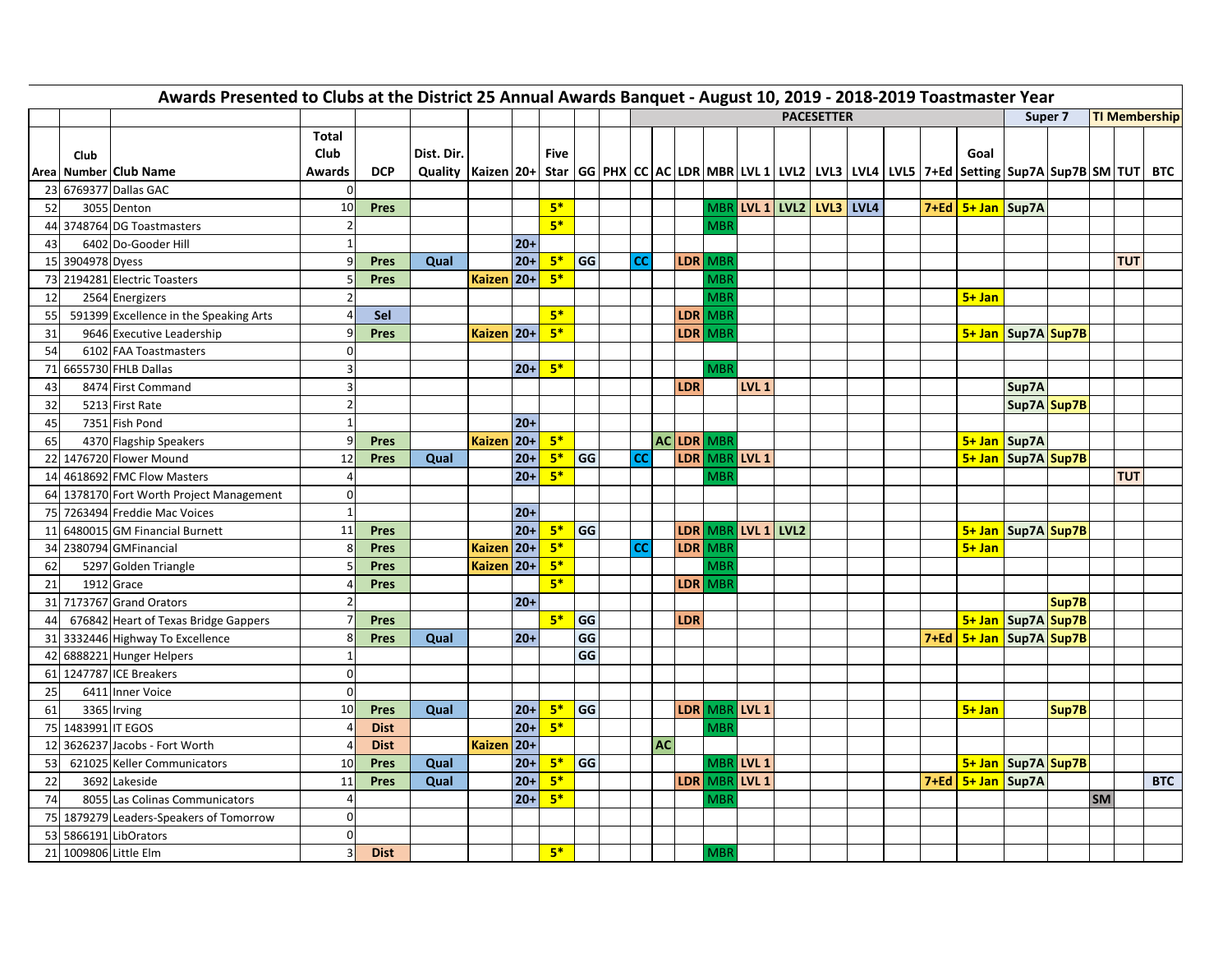|    | Awards Presented to Clubs at the District 25 Annual Awards Banquet - August 10, 2019 - 2018-2019 Toastmaster Year<br><b>PACESETTER</b> |                                             |                                |             |                                                                                                                              |            |       |             |           |  |  |           |            |               |                  |      |  |  |                       |                        |       |                      |  |            |
|----|----------------------------------------------------------------------------------------------------------------------------------------|---------------------------------------------|--------------------------------|-------------|------------------------------------------------------------------------------------------------------------------------------|------------|-------|-------------|-----------|--|--|-----------|------------|---------------|------------------|------|--|--|-----------------------|------------------------|-------|----------------------|--|------------|
|    |                                                                                                                                        |                                             |                                |             |                                                                                                                              |            |       |             |           |  |  |           |            |               |                  |      |  |  |                       | Super 7                |       | <b>TI Membership</b> |  |            |
|    | Club                                                                                                                                   | Area Number Club Name                       | Total<br><b>Club</b><br>Awards | <b>DCP</b>  | Dist. Dir.<br>Quality  Kaizen 20+  Star  GG PHX CC AC LDR MBR LVL 1 LVL2 LVL3 LVL4 LVL5 7+Ed Setting Sup7A Sup7B SM TUT  BTC |            |       | <b>Five</b> |           |  |  |           |            |               |                  |      |  |  | Goal                  |                        |       |                      |  |            |
| 13 |                                                                                                                                        | 9916 LM AeroSpeakers                        | $\mathbf 0$                    |             |                                                                                                                              |            |       |             |           |  |  |           |            |               |                  |      |  |  |                       |                        |       |                      |  |            |
|    |                                                                                                                                        | 13 3332240 LM Evening                       | 3                              |             |                                                                                                                              |            |       |             |           |  |  |           | <b>LDR</b> |               | LVL <sub>1</sub> |      |  |  | $5 + Jan$             |                        |       |                      |  |            |
|    |                                                                                                                                        | 13 4389331 LM Executive Communicators       | $\overline{0}$                 |             |                                                                                                                              |            |       |             |           |  |  |           |            |               |                  |      |  |  |                       |                        |       |                      |  |            |
| 11 |                                                                                                                                        | 3178 Longhorn                               | 3                              |             |                                                                                                                              |            |       |             | GG        |  |  | <b>AC</b> |            |               |                  |      |  |  |                       |                        |       | <b>TUT</b>           |  |            |
|    |                                                                                                                                        | 33 1061347 Main Street Speakers             | $\Omega$                       |             |                                                                                                                              |            |       |             |           |  |  |           |            |               |                  |      |  |  |                       |                        |       |                      |  |            |
|    |                                                                                                                                        | 35 1914260 Mansfield Sunrise                | $\overline{1}$                 |             |                                                                                                                              |            |       |             |           |  |  |           |            | <b>MBF</b>    |                  |      |  |  |                       |                        |       |                      |  |            |
|    |                                                                                                                                        | 54 1847206 Mercedes-Benz Starspeakers       |                                | Sel         |                                                                                                                              | Kaizen 20+ |       | $5*$        | GG        |  |  |           |            | MBI           |                  |      |  |  |                       | Sup7A                  |       |                      |  |            |
|    |                                                                                                                                        | 73 6792146 Microsoft Toasters 365           | $\overline{2}$                 |             |                                                                                                                              |            | $20+$ |             |           |  |  |           |            | MBF           |                  |      |  |  |                       |                        |       |                      |  |            |
| 31 |                                                                                                                                        | 7694 MidCities Achievers                    | 8                              | <b>Pres</b> |                                                                                                                              |            | $20+$ | $5*$        |           |  |  |           | LDR MBF    |               |                  |      |  |  |                       | 5+ Jan   Sup7A   Sup7B |       |                      |  |            |
|    |                                                                                                                                        | 24 5747052 Mitchell Confident Communicators | 0                              |             |                                                                                                                              |            |       |             |           |  |  |           |            |               |                  |      |  |  |                       |                        |       |                      |  |            |
|    |                                                                                                                                        | 72 5966167 MLCC Toastmasters                | $\Omega$                       |             |                                                                                                                              |            |       |             |           |  |  |           |            |               |                  |      |  |  |                       |                        |       |                      |  |            |
|    |                                                                                                                                        | 24 3349691 Mr. Cooper Speaks                | 10                             | <b>Pres</b> | Qual                                                                                                                         |            | $20+$ | $5*$        | <b>GG</b> |  |  |           |            | LDR MBR LVL 1 |                  |      |  |  | 5+ Jan Sup7A          |                        |       |                      |  |            |
|    |                                                                                                                                        | 71 6989280 MS Texas Toast                   | $\overline{\mathbf{1}}$        |             |                                                                                                                              |            |       |             |           |  |  |           |            |               |                  |      |  |  |                       |                        |       |                      |  | <b>BTC</b> |
|    |                                                                                                                                        | 25 4396433 Nationstar Inspires              | $\overline{1}$                 |             |                                                                                                                              |            |       |             |           |  |  |           | LDR        |               |                  |      |  |  |                       |                        |       |                      |  |            |
|    |                                                                                                                                        | 33 3017469 NCTCOG Toastmasters              | $\epsilon$                     | Sel         |                                                                                                                              | Kaizen 20+ |       |             |           |  |  |           |            |               | LVL <sub>1</sub> |      |  |  |                       |                        |       |                      |  |            |
|    |                                                                                                                                        | 31 4618496 NE Tarrant                       | $\overline{1}$                 |             |                                                                                                                              |            |       |             |           |  |  |           |            | MBI           |                  |      |  |  |                       |                        |       |                      |  |            |
|    |                                                                                                                                        | 71 2666756 NEC Toastmasters                 | $\Omega$                       |             |                                                                                                                              |            |       |             |           |  |  |           |            |               |                  |      |  |  |                       |                        |       |                      |  |            |
| 25 |                                                                                                                                        | 5922 Nissan                                 | E                              | <b>Dist</b> |                                                                                                                              | Kaizen 20+ |       | $-5*$       |           |  |  |           |            | MBI           |                  |      |  |  |                       |                        |       |                      |  |            |
| 52 |                                                                                                                                        | 420 North Texas                             | $\overline{1}$                 |             |                                                                                                                              |            |       |             |           |  |  |           |            | MBR           |                  |      |  |  |                       |                        |       |                      |  |            |
|    |                                                                                                                                        | 42 1440249 Northwest Tarrant                |                                |             |                                                                                                                              |            |       |             | GG        |  |  |           |            |               |                  | LVL3 |  |  | 5+ Jan Sup7A          |                        |       |                      |  |            |
| 52 |                                                                                                                                        | 4354 Off The Cuff                           |                                | <b>Pres</b> | Qual                                                                                                                         |            | $20+$ | $5*$        |           |  |  |           |            |               |                  |      |  |  |                       | Sup7A                  |       |                      |  |            |
| 71 |                                                                                                                                        | 2604 Oh Thank Heaven                        | 2                              |             |                                                                                                                              |            |       | $5*$        |           |  |  |           |            | <b>MBR</b>    |                  |      |  |  |                       |                        |       |                      |  |            |
|    |                                                                                                                                        | 22 6103644 Once Upon A Time                 |                                | Sel         |                                                                                                                              |            |       |             |           |  |  |           |            |               |                  |      |  |  |                       |                        | Sup7B |                      |  |            |
| 65 |                                                                                                                                        | 5031405 Oratory Excellence                  | p                              | <b>Dist</b> |                                                                                                                              |            | $20+$ |             |           |  |  |           |            | <b>MBF</b>    |                  |      |  |  |                       |                        |       |                      |  |            |
| 21 |                                                                                                                                        | 897575 Out On The Town                      | 6                              | <b>Pres</b> |                                                                                                                              | Kaizen 20+ |       |             |           |  |  |           |            |               |                  |      |  |  |                       | 5+ Jan Sup7A Sup7B     |       |                      |  |            |
|    |                                                                                                                                        | 43 4716146 Panther City                     | $\overline{1}$                 |             |                                                                                                                              |            |       |             |           |  |  |           |            |               |                  |      |  |  |                       | Sup7A                  |       |                      |  |            |
|    | 21 7012652 Parkway                                                                                                                     |                                             | $\mathbf{1}$                   |             |                                                                                                                              |            | $20+$ |             |           |  |  |           |            |               |                  |      |  |  |                       |                        |       |                      |  |            |
|    |                                                                                                                                        | 74 5265032 Passion -> Purpose -> Power      | $\Omega$                       |             |                                                                                                                              |            |       |             |           |  |  |           |            |               |                  |      |  |  |                       |                        |       |                      |  |            |
| 41 |                                                                                                                                        | 349 Plus-Two                                | 6                              | <b>Pres</b> |                                                                                                                              |            | $20+$ | $5*$        |           |  |  |           |            | <b>MBF</b>    |                  |      |  |  |                       | 5+ Jan Sup7A           |       |                      |  |            |
| 32 |                                                                                                                                        | 4538 Power Communicators                    | 0                              |             |                                                                                                                              |            |       |             |           |  |  |           |            |               |                  |      |  |  |                       |                        |       |                      |  |            |
| 35 |                                                                                                                                        | 7407 Pro A.M.                               | $\Omega$                       |             |                                                                                                                              |            |       |             |           |  |  |           |            |               |                  |      |  |  |                       |                        |       |                      |  |            |
| 22 |                                                                                                                                        | 3467810 Progressive Leaders of Denton Co    | 11                             | <b>Pres</b> | Qual                                                                                                                         |            | $20+$ | $5*$        | GG        |  |  |           | AC LDR MBF |               |                  |      |  |  | 7+Ed   5+ Jan   Sup7A |                        |       |                      |  |            |
|    |                                                                                                                                        | 14 2184904 Project Mgrs & Systems Engrs     | $\mathbf 0$                    |             |                                                                                                                              |            |       |             |           |  |  |           |            |               |                  |      |  |  |                       |                        |       |                      |  |            |
| 14 |                                                                                                                                        | 2008 Quicksilver Express                    | $\Delta$                       |             |                                                                                                                              |            |       |             | GG        |  |  |           | LDR        |               |                  |      |  |  | $5 + Jan$             |                        | Sup7B |                      |  |            |
|    | 52 7179868 Region 6                                                                                                                    |                                             | 3                              |             |                                                                                                                              |            | $20+$ | $5*$        |           |  |  |           |            |               |                  |      |  |  |                       |                        |       | <b>TUT</b>           |  |            |
| 41 |                                                                                                                                        | 2971 Reveille                               | $\Omega$                       |             |                                                                                                                              |            |       |             |           |  |  |           |            |               |                  |      |  |  |                       |                        |       |                      |  |            |
| 53 |                                                                                                                                        | 4236 Roanoke Texas                          | 11                             | <b>Pres</b> | Qual                                                                                                                         |            | $20+$ | $5*$        | GG        |  |  | <b>AC</b> |            |               | MBR LVL 1        |      |  |  | 7+Ed   5+ Jan   Sup7A |                        |       |                      |  |            |
| 64 |                                                                                                                                        | 746 Sabre Classic                           | $\Omega$                       |             |                                                                                                                              |            |       |             |           |  |  |           |            |               |                  |      |  |  |                       |                        |       |                      |  |            |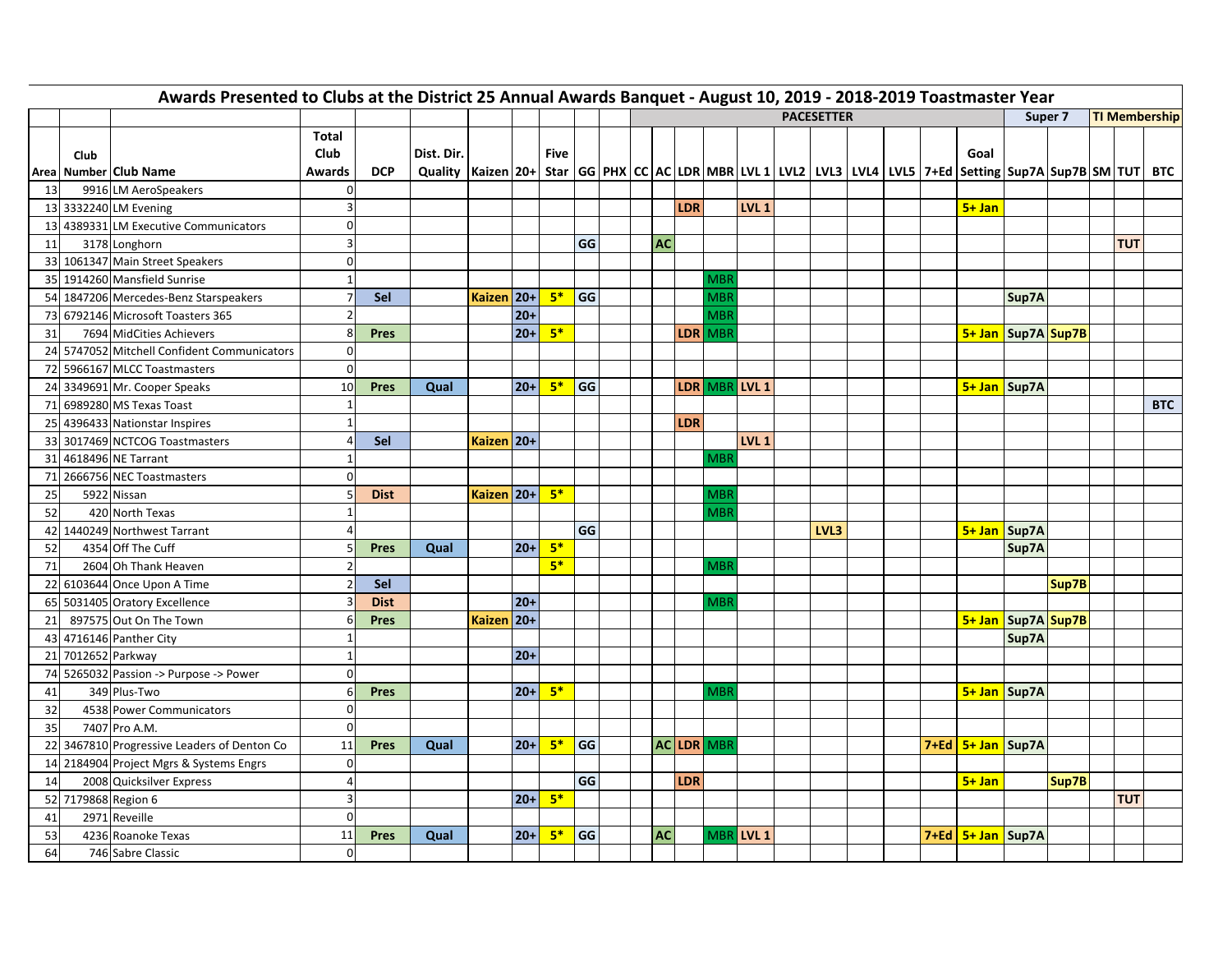| Awards Presented to Clubs at the District 25 Annual Awards Banquet - August 10, 2019 - 2018-2019 Toastmaster Year<br><b>PACESETTER</b><br><b>TI Membership</b><br>Super 7 |      |                                            |                         |             |                                                                                                                              |            |       |             |    |  |           |    |               |            |                  |  |  |  |                               |             |       |  |            |            |
|---------------------------------------------------------------------------------------------------------------------------------------------------------------------------|------|--------------------------------------------|-------------------------|-------------|------------------------------------------------------------------------------------------------------------------------------|------------|-------|-------------|----|--|-----------|----|---------------|------------|------------------|--|--|--|-------------------------------|-------------|-------|--|------------|------------|
|                                                                                                                                                                           |      |                                            |                         |             |                                                                                                                              |            |       |             |    |  |           |    |               |            |                  |  |  |  |                               |             |       |  |            |            |
|                                                                                                                                                                           | Club | Area Number Club Name                      | Total<br>Club<br>Awards | <b>DCP</b>  | Dist. Dir.<br>Quality  Kaizen 20+  Star  GG PHX CC AC LDR MBR LVL 1 LVL2 LVL3 LVL4 LVL5 7+Ed Setting Sup7A Sup7B SM TUT  BTC |            |       | <b>Five</b> |    |  |           |    |               |            |                  |  |  |  | Goal                          |             |       |  |            |            |
|                                                                                                                                                                           |      | 15 4486922 San Angelo                      | $\overline{1}$          |             |                                                                                                                              |            |       |             |    |  |           |    |               |            |                  |  |  |  |                               | Sup7A       |       |  |            |            |
|                                                                                                                                                                           |      | 55 1082792 Savvy Sayers                    |                         | Pres        | Qual                                                                                                                         |            | $20+$ | $5*$        |    |  |           |    |               | <b>MBR</b> |                  |  |  |  |                               | Sup7A       |       |  |            | <b>BTC</b> |
|                                                                                                                                                                           |      | 51 6978716 Schwab Schpeaks                 | $\overline{1}$          |             |                                                                                                                              |            |       |             |    |  |           |    |               | <b>MBR</b> |                  |  |  |  |                               |             |       |  |            |            |
|                                                                                                                                                                           |      | 75 6765669 Sharp Leaders                   | $\overline{5}$          | <b>Dist</b> |                                                                                                                              |            | $20+$ | $5*$        |    |  |           |    |               | <b>MBF</b> |                  |  |  |  |                               | Sup7A       |       |  |            |            |
| 71                                                                                                                                                                        |      | 4225 Shining Stars                         | 0                       |             |                                                                                                                              |            |       |             |    |  |           |    |               |            |                  |  |  |  |                               |             |       |  |            |            |
|                                                                                                                                                                           |      | 32 1171841 Siemens Arlington/Grand Prairie | $\overline{1}$          |             |                                                                                                                              |            |       |             |    |  |           |    |               |            |                  |  |  |  |                               | Sup7A       |       |  |            |            |
|                                                                                                                                                                           |      | 25 4368496 Signet Jewelers                 | $\overline{1}$          |             |                                                                                                                              |            |       |             |    |  |           |    |               | <b>MBF</b> |                  |  |  |  |                               |             |       |  |            |            |
| 61                                                                                                                                                                        |      | 629 Six Twenty Nine                        | $\Omega$                |             |                                                                                                                              |            |       |             |    |  |           |    |               |            |                  |  |  |  |                               |             |       |  |            |            |
| 34                                                                                                                                                                        |      | 593906 Skymasters                          |                         |             |                                                                                                                              |            |       |             |    |  |           |    | LDR           |            |                  |  |  |  | 5+ Jan   Sup7A   Sup7B        |             |       |  |            |            |
|                                                                                                                                                                           |      | 74 6619708 Smiling Stars                   | F                       | <b>Pres</b> |                                                                                                                              |            | $20+$ | $5*$        |    |  |           |    |               |            | MBR LVL 1        |  |  |  |                               |             |       |  |            |            |
|                                                                                                                                                                           |      | 35 2112134 Soapbox Heroes                  | $\overline{1}$          |             |                                                                                                                              |            |       |             |    |  |           |    |               |            |                  |  |  |  |                               | Sup7A       |       |  |            |            |
|                                                                                                                                                                           |      | 14 5518497 Something to Talk About         | 11                      | <b>Pres</b> | Qual                                                                                                                         |            | $20+$ | $5*$        | GG |  |           |    | <b>AC LDR</b> |            |                  |  |  |  | 7+Ed   5+ Jan   Sup7A   Sup7B |             |       |  |            |            |
| 63                                                                                                                                                                        |      | 4987 Southlake                             | 8                       | <b>Pres</b> | Qual                                                                                                                         |            | $20+$ | $5*$        |    |  |           |    |               | LDR MBR    |                  |  |  |  | 7+Ed 5+ Jan                   |             |       |  |            |            |
| 63                                                                                                                                                                        |      | 989 Southlake Saturday                     | $\mathbf{1}$            |             |                                                                                                                              |            |       |             |    |  |           |    |               | <b>MBR</b> |                  |  |  |  |                               |             |       |  |            |            |
|                                                                                                                                                                           |      | 42 4923671 SPEAK UNITED                    | $\mathbf{1}$            |             |                                                                                                                              |            |       |             | GG |  |           |    |               |            |                  |  |  |  |                               |             |       |  |            |            |
| 21                                                                                                                                                                        |      | 5286 Speak Up New Life                     | $\Omega$                |             |                                                                                                                              |            |       |             |    |  |           |    |               |            |                  |  |  |  |                               |             |       |  |            |            |
| 64                                                                                                                                                                        |      | 633 Speak With Success                     | $\Omega$                |             |                                                                                                                              |            |       |             |    |  |           |    |               |            |                  |  |  |  |                               |             |       |  |            |            |
|                                                                                                                                                                           |      | 12 6868376 Speaking For Change             | 8                       | Sel         |                                                                                                                              |            | $20+$ | $5*$        | GG |  |           |    |               |            | MBR LVL 1        |  |  |  |                               |             | Sup7B |  |            | <b>BTC</b> |
| 64                                                                                                                                                                        |      | 768318 Speaking With Class                 | $\Omega$                |             |                                                                                                                              |            |       |             |    |  |           |    |               |            |                  |  |  |  |                               |             |       |  |            |            |
|                                                                                                                                                                           |      | 72 3331520 Strategic Communicators         | 3                       |             |                                                                                                                              |            |       |             | GG |  |           |    |               |            |                  |  |  |  |                               | Sup7A Sup7B |       |  |            |            |
| 72                                                                                                                                                                        |      | 7502 Successful Speakers                   | 3                       | Sel         |                                                                                                                              |            | $20+$ |             | GG |  |           |    |               |            |                  |  |  |  |                               |             |       |  |            |            |
|                                                                                                                                                                           |      | 55 4943717 Swesters                        | $\mathbf{1}$            |             |                                                                                                                              |            |       |             |    |  |           |    |               |            | LVL <sub>1</sub> |  |  |  |                               |             |       |  |            |            |
|                                                                                                                                                                           |      | 43 3748248 T.E.A.M. Toasters               | $\mathbf 0$             |             |                                                                                                                              |            |       |             |    |  |           |    |               |            |                  |  |  |  |                               |             |       |  |            |            |
| 22                                                                                                                                                                        |      | 6017 Talk Blue                             | $\overline{1}$          |             |                                                                                                                              |            |       |             |    |  |           |    |               | <b>MBF</b> |                  |  |  |  |                               |             |       |  |            |            |
|                                                                                                                                                                           |      | 12 4327700 TAMU Law                        | $\Omega$                |             |                                                                                                                              |            |       |             |    |  |           |    |               |            |                  |  |  |  |                               |             |       |  |            |            |
|                                                                                                                                                                           |      | 11 1826942 Tarrant County                  | $\mathbf{1}$            |             |                                                                                                                              |            |       |             |    |  |           |    |               | MBF        |                  |  |  |  |                               |             |       |  |            |            |
| 43                                                                                                                                                                        |      | 5555 TCU Toastmasters                      | $\Omega$                |             |                                                                                                                              |            |       |             |    |  |           |    |               |            |                  |  |  |  |                               |             |       |  |            |            |
|                                                                                                                                                                           |      | 65 2287526 Texas Toast                     | $\Omega$                |             |                                                                                                                              |            |       |             |    |  |           |    |               |            |                  |  |  |  |                               |             |       |  |            |            |
| 61                                                                                                                                                                        |      | 1415 Thumbs Up                             | $\overline{1}$          |             |                                                                                                                              |            |       |             |    |  |           |    |               | MBF        |                  |  |  |  |                               |             |       |  |            |            |
| 11                                                                                                                                                                        |      | 9595 Tip Top                               | $\mathbf 0$             |             |                                                                                                                              |            |       |             |    |  |           |    |               |            |                  |  |  |  |                               |             |       |  |            |            |
|                                                                                                                                                                           |      | 53 6751469 TMC Toastmasters                | $\Omega$                |             |                                                                                                                              |            |       |             |    |  |           |    |               |            |                  |  |  |  |                               |             |       |  |            |            |
| 15                                                                                                                                                                        |      | 594840 Toast the Blues                     | $\mathbf 0$             |             |                                                                                                                              |            |       |             |    |  |           |    |               |            |                  |  |  |  |                               |             |       |  |            |            |
|                                                                                                                                                                           |      | 51 3860696 Toastmasters of Instruction     | $\Omega$                |             |                                                                                                                              |            |       |             |    |  |           |    |               |            |                  |  |  |  |                               |             |       |  |            |            |
| 62                                                                                                                                                                        |      | 678422 ToastStop                           | 5                       | Sel         |                                                                                                                              | Kaizen 20+ |       | $5*$        |    |  |           |    |               | MBR        |                  |  |  |  |                               |             |       |  |            |            |
|                                                                                                                                                                           |      | 65 2517471 Top Flight                      | 10                      | <b>Pres</b> |                                                                                                                              | Kaizen 20+ |       | $5*$        | GG |  | <b>CC</b> |    |               | MBR        |                  |  |  |  | $5 + Jan$                     |             | Sup7B |  | <b>TUT</b> |            |
| 42                                                                                                                                                                        |      | 825 Top Notch Toastmasters - TNT           | $\overline{3}$          |             |                                                                                                                              |            |       |             |    |  |           | AC |               | <b>MBR</b> |                  |  |  |  |                               | Sup7A       |       |  |            |            |
| 42                                                                                                                                                                        |      | 5788 Top of Texas                          | $\mathbf 0$             |             |                                                                                                                              |            |       |             |    |  |           |    |               |            |                  |  |  |  |                               |             |       |  |            |            |
|                                                                                                                                                                           |      | 23 5869209 Triumph Talk of the Town        | $\Omega$                |             |                                                                                                                              |            |       |             |    |  |           |    |               |            |                  |  |  |  |                               |             |       |  |            |            |